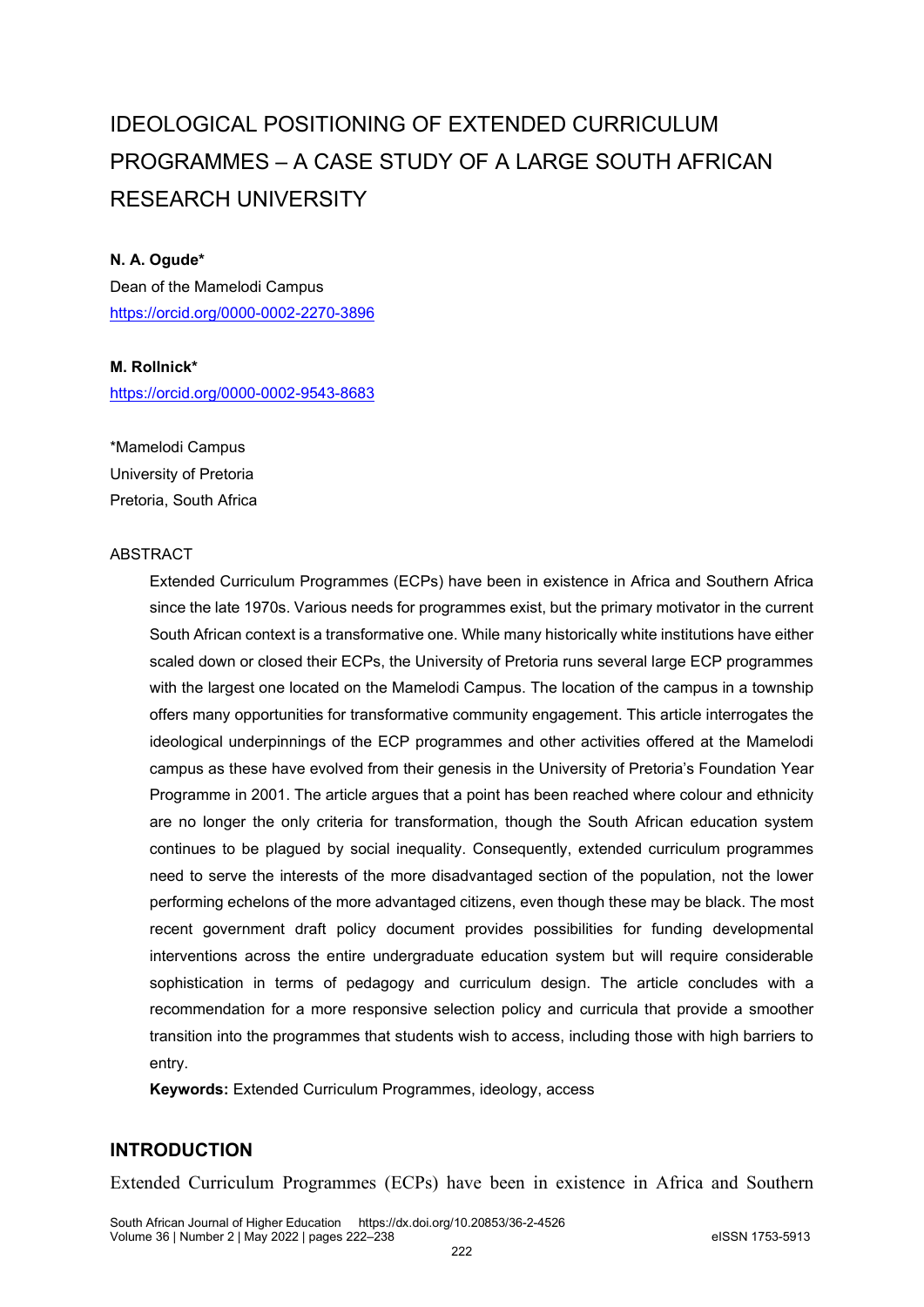Africa since the late 1970s especially in the sciences where there has been a shortage of candidates for scarce skills programmes (Rollnick 2010). Various needs for programmes exist, but the primary motivator in the current South African context is a transformative one where the education system (especially in science and engineering) is not performing well (Rollnick 2010).

Twenty-five years into democracy, many programmes have closed, or scaled down at historically advantaged institutions, usually research universities, since adequate demographic representation of students in the field has been achieved, creating the perception that transformation has taken place. Much progress has been made in terms of demography at most historically advantaged universities, but analysis shows that the students in science and engineering faculties still come from mainly advantaged schools. In historically white universities where ECP programmes continue, questions are being asked about whether the most appropriate students are being admitted.

In advantaged institutions where ECPs continue to run, enabled by government policies which provide funding for such programmes (Department of Higher Education and Training 2019), normalisation of the programmes takes place and mechanised selection processes lead to a less rigorous approach to the selection of students for ECPs. The argument in this article is that within the context of the current model of funding access programmes, students need to be selected for ECPs based on high potential to succeed and potential to make a difference to the communities, which have produced them. This is particularly salient where mathematics is a requirement for entry, for example in engineering and science.

This argument is advanced here by making a case for an approach to ECPs, which prioritises the admission of students with high potential who may have underachieved due to poor schooling. Through a case study of the University of Pretoria (UP), a large research university in the executive capital of South Africa, the article explores how contradictions in ideology may arise.

#### **CONTEXT AND BACKGROUND**

For more than 45 years, universities all over the world have become aware of the need to cater for non-traditional students, at-risk students, historically excluded students, disadvantaged students, under-prepared students or minority students (Rollnick 2010, 9), these names being an integral reflection of how students in these programmes are perceived. Depending on one's perspective a great deal, or very little has changed since the early 1970s. Different studies have shown the success of ECPs to varying extents (Potgieter et al. 2015; Engelbrecht, Harding, and Potgieter 2014). What is indisputable is that students who would otherwise have not gained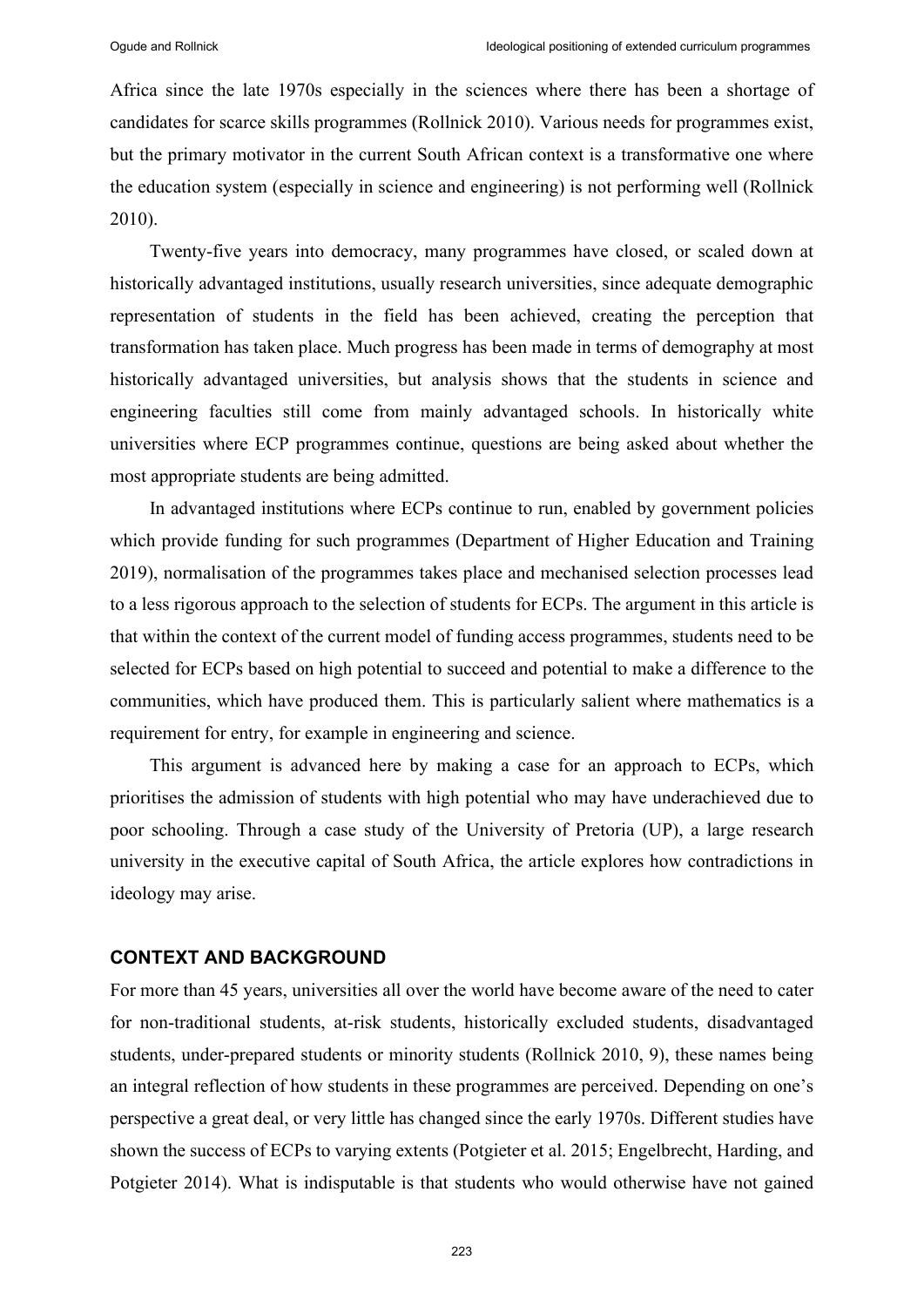admission to STEM careers in some institutions, have benefitted from ECPs.

A recent national colloquium on foundation programmes, held at the University of Pretoria's Mamelodi Campus in South Africa, was attended by 143 delegates from 14 universities in the country. When the 17 delegates from the University of Pretoria are excluded, there were 19 delegates from four HWUs, 44 delegates from four historically black universities, 37 delegates from universities of technology and 25 delegates from comprehensive universities. This is not very different to the composition of a similar gathering held in 2001 where 100 delegates gathered for a similar conference, hosted by the University of the Witwatersrand (Wits). When the 30 delegates from the host institution are excluded, there is a similar balance between HBUs and HWUs. However, the 2019 event hosted delegates teaching on programmes beyond STEM, such as commerce and law, whereas the 2001 event focused only on science, engineering and technology. In 2001, there was also a focus on the contrast between HWUs, HBUs, historically black and white technikons (institutions offering technical and vocational qualifications below degree level).

An important change in the higher education landscape was initiated in 2002 when the then minister of Higher Education passed legislation on decreasing the number of public institutions from 36 to 23 and the establishment of six "comprehensive institutions", resulting in the merger of former universities and technikons. It was also decided that technikons be called "Universities of Technology" (Cloete and Fehnel 2006). This process took close to three years and the resulting educational landscape in South Africa comprised 24 public universities in seven of the nine provinces by 2014. Between 2014 and 2015, a further two universities were established in the provinces that had previously lacked a tertiary institution – the Northern Cape and Mpumalanga. At the time of writing, the 26 public universities can be categorised as *traditional universities*, which offer theoretically oriented university degrees*; universities of technology* which offer vocationally-oriented diplomas and degrees; and *comprehensive universities*, which offer a combination of both types of qualification. However, this classification masks the inequalities which remain from the apartheid era. Some of the mergers resulted in a change of identity for the institution from research university to comprehensive university while other institutions retained their identity as a traditional university but merged with a historically disadvantaged institution resulting in a need to redistribute resources.

Some HWUs that had offered extended curriculum programmes since the 1980s, now saw the need to scale down or even do away with them, while others, such as the University of Pretoria saw an opportunity to embrace a transformative agenda. In this spirit, in 2008 the University of Pretoria designated one of the merged campuses as a community engagement hub with extended programmes as the main academic programmes on the campus.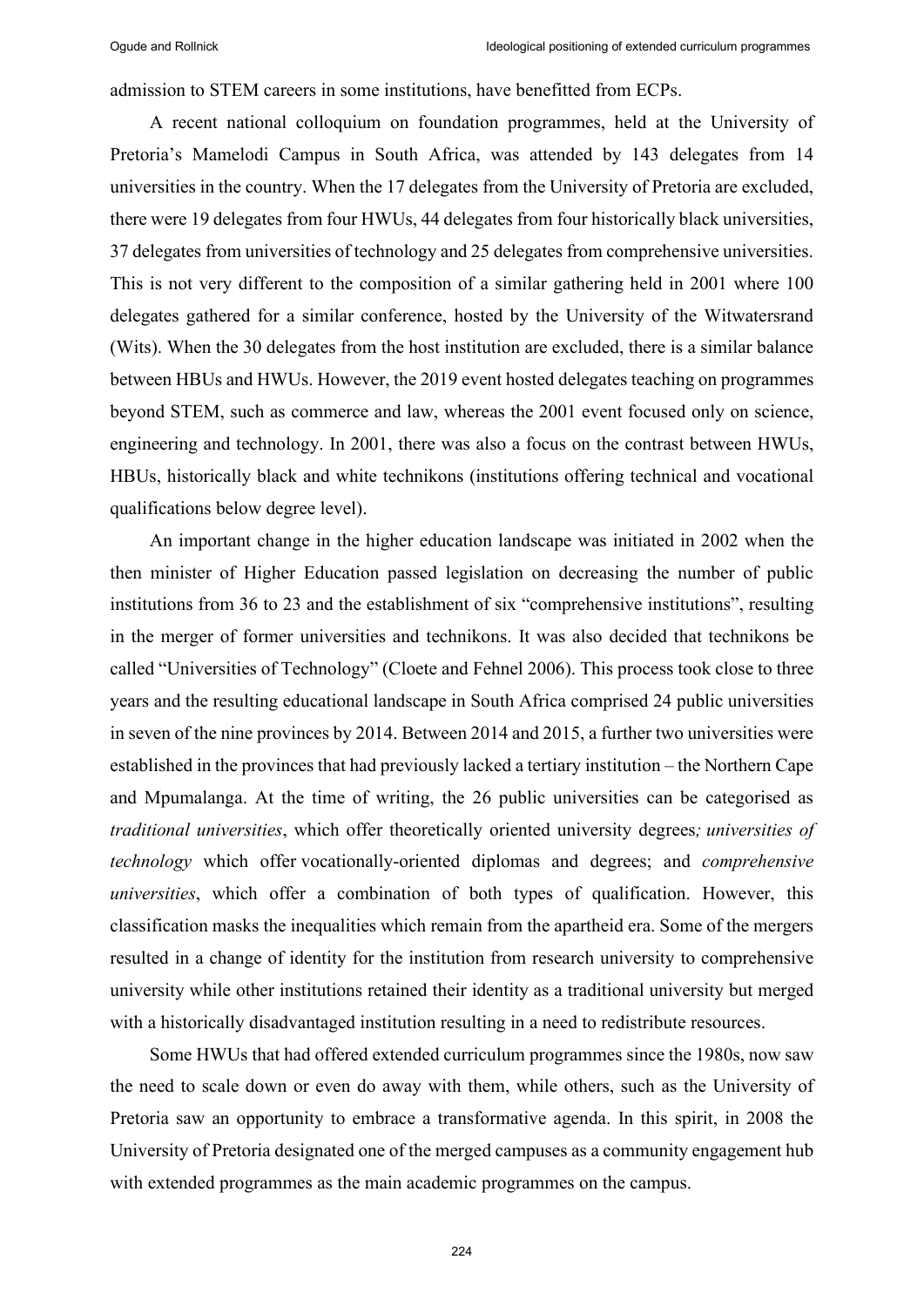As a result of the above events and the University's strategic planning, this article focusses on how the ECPs can be improved from an institutional perspective while considering the fact that nationally, access programmes are intended to be redress programmes (Rollnick 2010). From an institutional perspective, the key objective is to ensure that students who commence their studies via this academic pathway graduate in minimum time and preferably in STEMrelated fields. In addition to this overarching goal, another important aspect to consider is the extent to which the ECPs align with the five strategic drivers of the University namely, quality, excellence, relevance, sustainability and diversity.

This article responds to the following question: What lessons emerge, from the experience of offering extended curriculum programmes at UP's Mamelodi campus, for enacting a transformative approach to access programmes? Implicated in this question are the following sub-questions:

- 1. What are the possible ideological positions underpinning access programmes?
- 2. Towards which of these positions have the ECPs at UP Mamelodi Campus gravitated?
- 3. From the trends observed in response to question 2 above, what, if any, changes to ECPs are required to ensure that these programmes still serve the need for redress as per the national priority needs of the country?
- 4. How could the UP policy for accepting students into ECPs be adjusted to retain both their redress nature and the diversity in the ECP student body?

#### **IDEOLOGICAL UNDERPINNINGS OF EXTENDED CURRICULUM PROGRAMMES**

The need for ECPs varies in different national contexts, but all are necessitated by either an exclusion of certain groups in the national population or a shortage of students in a particular discipline. In the USA there is still under-representation in science and engineering by African Americans, while the situation with Latin Americans has somewhat improved. One of the biggest impediments to higher education access in the USA has been the lack of prerequisite school credits, for example in mathematics to enable access to science study (Rollnick 2010). Despite efforts by former President Obama's administration to address this problem, not much has changed in the last 10 years (https://www.ed.gov/news/press-releases/fact-sheet-spurringafrican-american-stem-degree-completion).

In the United Kingdom, access for underprepared students is usually through colleges offering foundation programmes which are not part of university offerings. Applicants are usually foreign students, and UK based students who have not passed "A" level examinations or are from ethnic minorities and working-class families. Broadhead (2019) suggests that an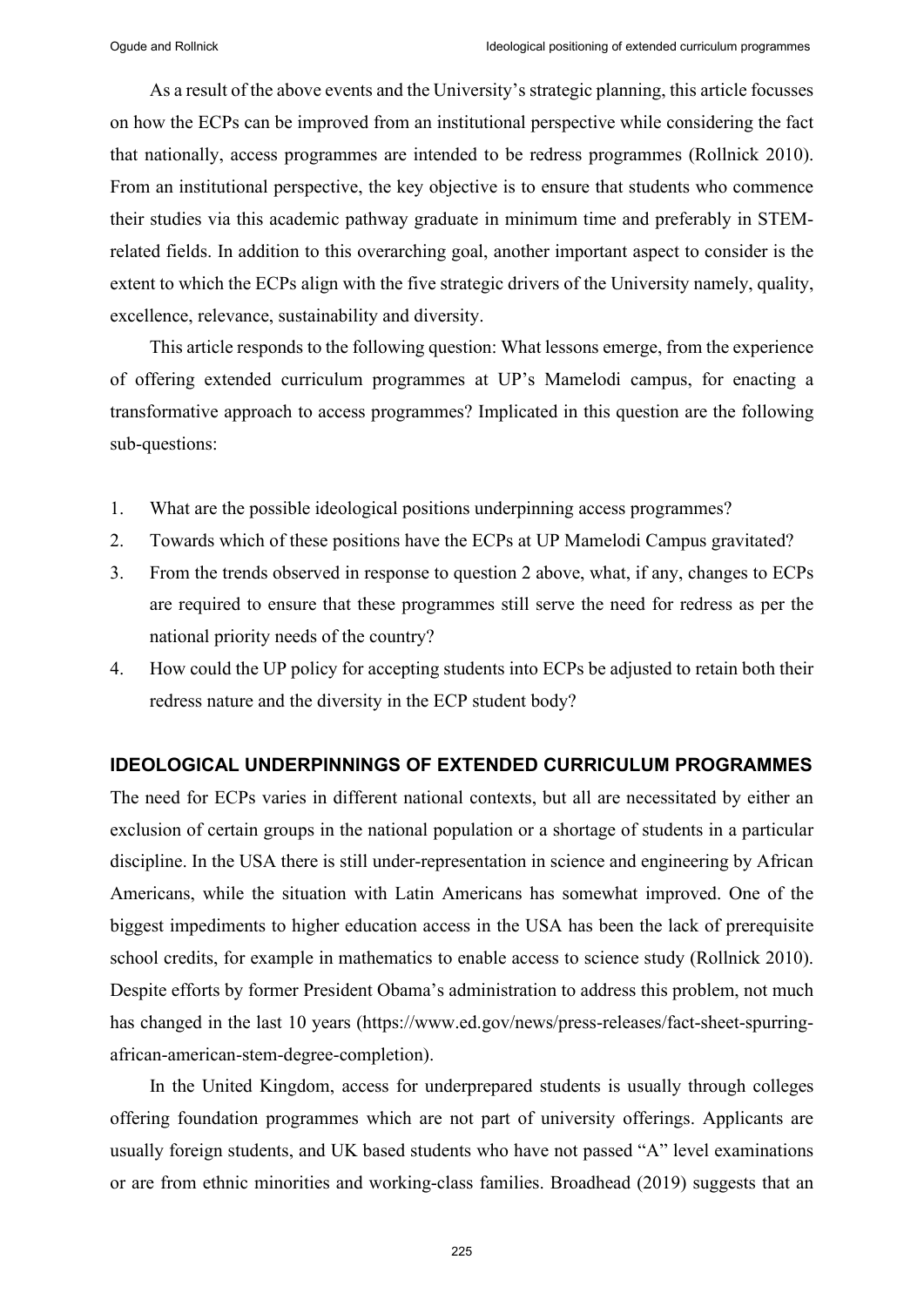increasing number of school leavers from low-income homes have left school with poor GCSE passes (equivalent to grade 11 in South Africa), well short of the "A" level passes needed to enter higher education. In Africa, there is a history of pre-entry science programmes but the university's interest in offering these programmes wanes when they can access sufficient students with prerequisite school grades for them to access science courses. In South Africa, a very good example is that of Wits University, which discontinued its flagship College of Science access programme in 2004, and from the latest reports, has all but discontinued such programmes. Wits University received only R465,000 of the Foundation Provision Grant in the 2019/2020 financial year, the lowest of all tertiary institutions in the country, while UP received R17.3m (http://www.dhet.gov.za/SiteAssets/18%2012%2007%20Ministerial%20Statement. pdf).

Higher Education institutions do not engage in extended programmes for altruistic reasons. Without external political pressure, deliberate actions to achieve transformation would not automatically happen. Groups that have been excluded in the past have been subjected to various deficiencies in preparation which have led to under preparation and thus without intervention, probable failure. In South Africa, the group most prominently excluded was the black majority. Thus, the need identified for extended programmes was to achieve a racial demographic that reflected that of the broader population. As black adolescents gained access to more privileged institutions, the desired balance was achieved and hence there was no apparent need for such programmes.

A university's admissions process tends to reflect its dominant ideology in relation to admission of students. Brennan (1989) outlines four ideologies underpinning admissions policy which have been interpreted by Rollnick (2010) as follows:

- 1. Relation of admissions to the quality/reputation of departments/institutions: The ability to attract good students is a sign of the institution's quality and is thus easily linked to the performance in public examinations of the school leavers that they admit.
- 2. Emphasis on equity: The concern here is that competition for places is fair, so admission to higher education becomes an award for diligence. Public tests/examinations are then an objective measure of performance and central to the operation of the equity model. Other non-standard routes into higher education are suspect because they allow people to gain admission through unfair means.
- 3. The social engineering approach: It shares with the equity approach a concern for equality of opportunity but differs in that it wishes to level the playing fields by recognising that some applicants are disadvantaged when taking school leaving examinations. Here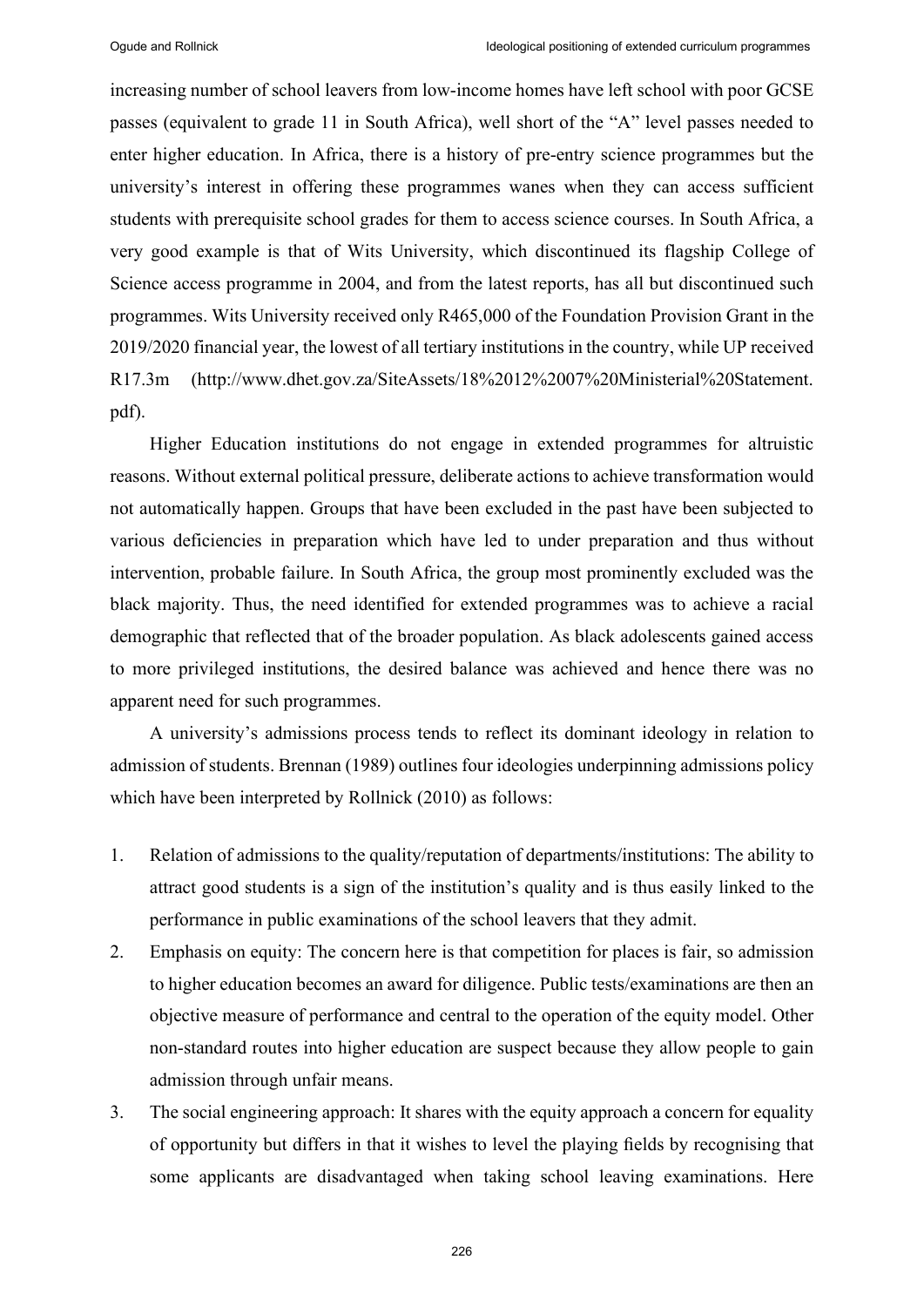concern is expressed about the social composition of the cohorts admitted into higher education.

4. The "shortage-of-students" approach: This arises when admissions officers have difficulty filling places with conventionally qualified students. This is a pragmatic approach and does not necessarily lead to a liberal admissions policy as institutions may choose to leave places unfilled, thus reverting to ideology number 1.

Government, as the funder of higher institutions is able to drive university policies and thus to shape their approach to admissions:

The "short" definition of an extended programmes as given by in the draft policy document of the Department of Higher Education (Department of Higher Education and Training 2019) reads as follows:

"An extended curriculum programme, in short referred to as an extended programme, is a formal undergraduate degree or diploma programme the minimum duration of which is lengthened by half a year to a full year in order to incorporate substantial academic provision which is of a developmental nature and is additional to the coursework prescribed for the regular curriculum. This additional provision is designed to strengthen the academic foundations – in terms of knowledge, skills and competencies – that are needed for underprepared students to have a greater chance of succeeding in the programme for which they have enrolled". (2019, 5).

Elsewhere in the same document, the DHET policy is an example of in Brennan's social engineering ideology:

"Extended programmes are a key element of government strategy for improving higher education performance and transformation by means of facilitating equity of access and, most importantly, equity of outcomes." (2019, 5).

Publicly funded institutions wishing to make use of foundational (soon to be referred to as developmental) grants are obliged to adhere to this ideology. Thus, identification of worthy underprepared students from previously excluded communities becomes a key element of selection.

### **Selection**

In the early days of extended programmes, considerable effort was put into the selection of suitable students for extended programmes, viz., those with potential, usually high performing students in lower performing schools rather than those who have underperformed despite considerable support in a high performing institution. Selection is clearly a key step in maintaining a social engineering approach to admission.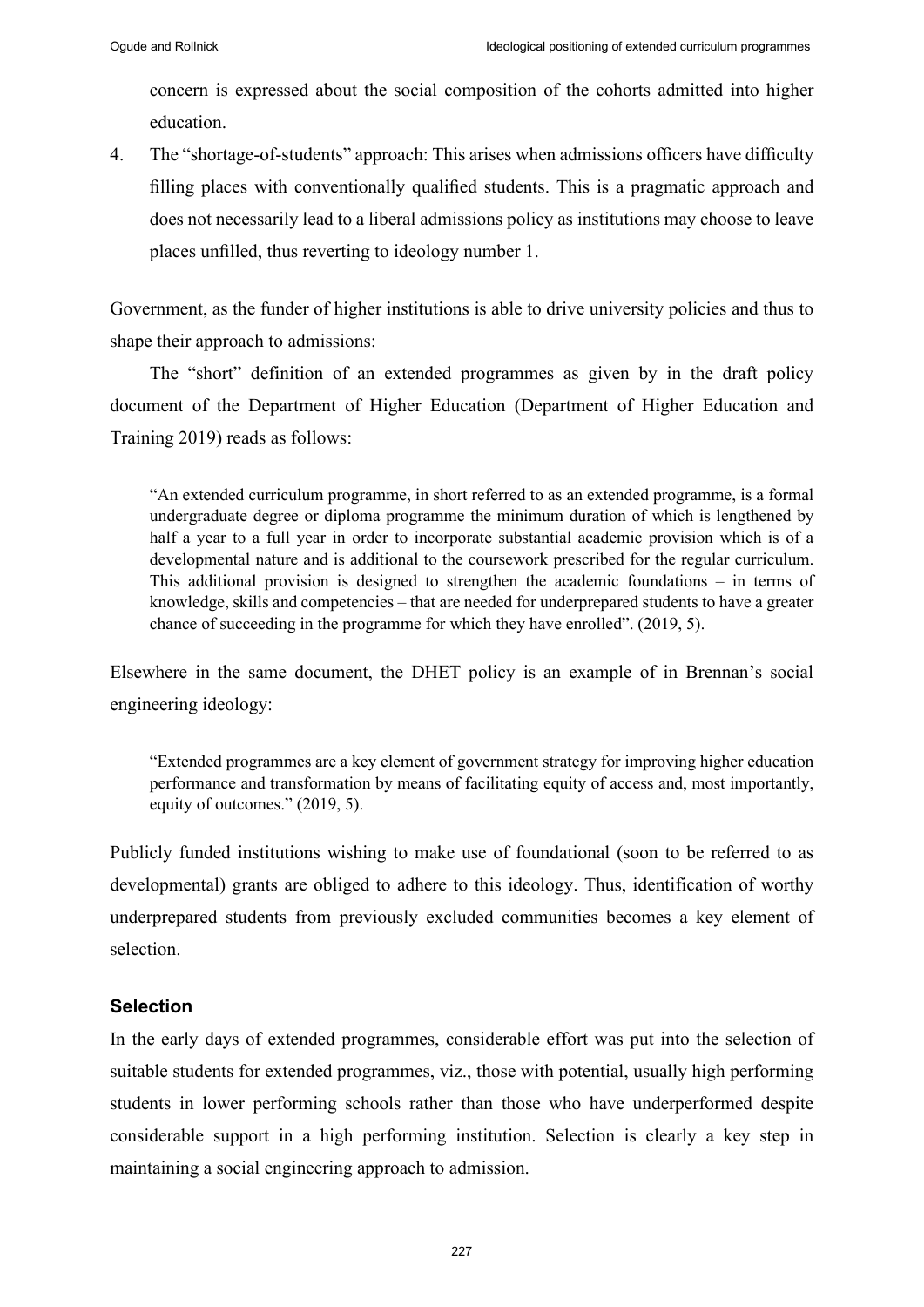South Africa's Department of Higher Education and Training (DHET) has stated that extended programmes are the instrument of choice for ensuring that underprepared students are provided with developmental support to ensure both equity of access and equity of outcomes. Prestigious universities like UP and Wits University advertise minimum admission criteria based on scores obtained in the high stakes National Senior Certificate examination, commonly known as "matric", written at the end of grade 12. Given the large numbers of applicants and the short time available for decision-making, universities tend to make provisional offers based on grade 11 results and the admission to the applicant's chosen programme is usually an automatic process. This process mitigates against the use of socioeconomic status to prioritise the acceptance of students from disadvantaged communities.

There are two constraining factors affecting admission into programmes of study of firstgeneration university students. The first is that there is a lower expectation of access to university and students are not aware of the use of grade 11 results and tend to apply to university only after learning that that have qualified for university. The second constraining factor is a form of qualification inflation (Dore 1976) where the requirements for entry rise de facto due to the large number of applicants.

In countries with highly differentiated education systems such as the USA or in countries where universities lose trust in the national exit examination, there is a tendency to move towards alternative admission processes into higher education. In South Africa, discussion of alternative admission processes was underway in 2008 when the national matriculation system underwent a substantial change. During this period Higher Education South Africa (HESA) developed a series of tests, termed National Benchmark Tests (NBTs), which were designed to act as placement tests (Yeld 2007), in other words, tests that would assist in placing students who had already qualified for university. These tests were used in different universities to assist placement, at some universities they were compulsory and at others, optional. At UP the tests are recommended, but to be completed at the applicant's expense (currently R200). The use of NBTs allows for another source of information about the student's ability with little effort on the part of the tertiary institution but provides no information on the socioeconomic status of the applicant, apart from the possible deterrent of the R200 outlay required.

One publicly available indicator of socioeconomic status is the classification of government schools into quintiles. Although not perfect, the system does provide information about whether applicants attended fee paying or non-fee-paying schools. The NGO "Section 27" (http://section27.org.za/wp-content/uploads/2017/02/Chapter-7.pdf, 146) describes the quintile system as follows: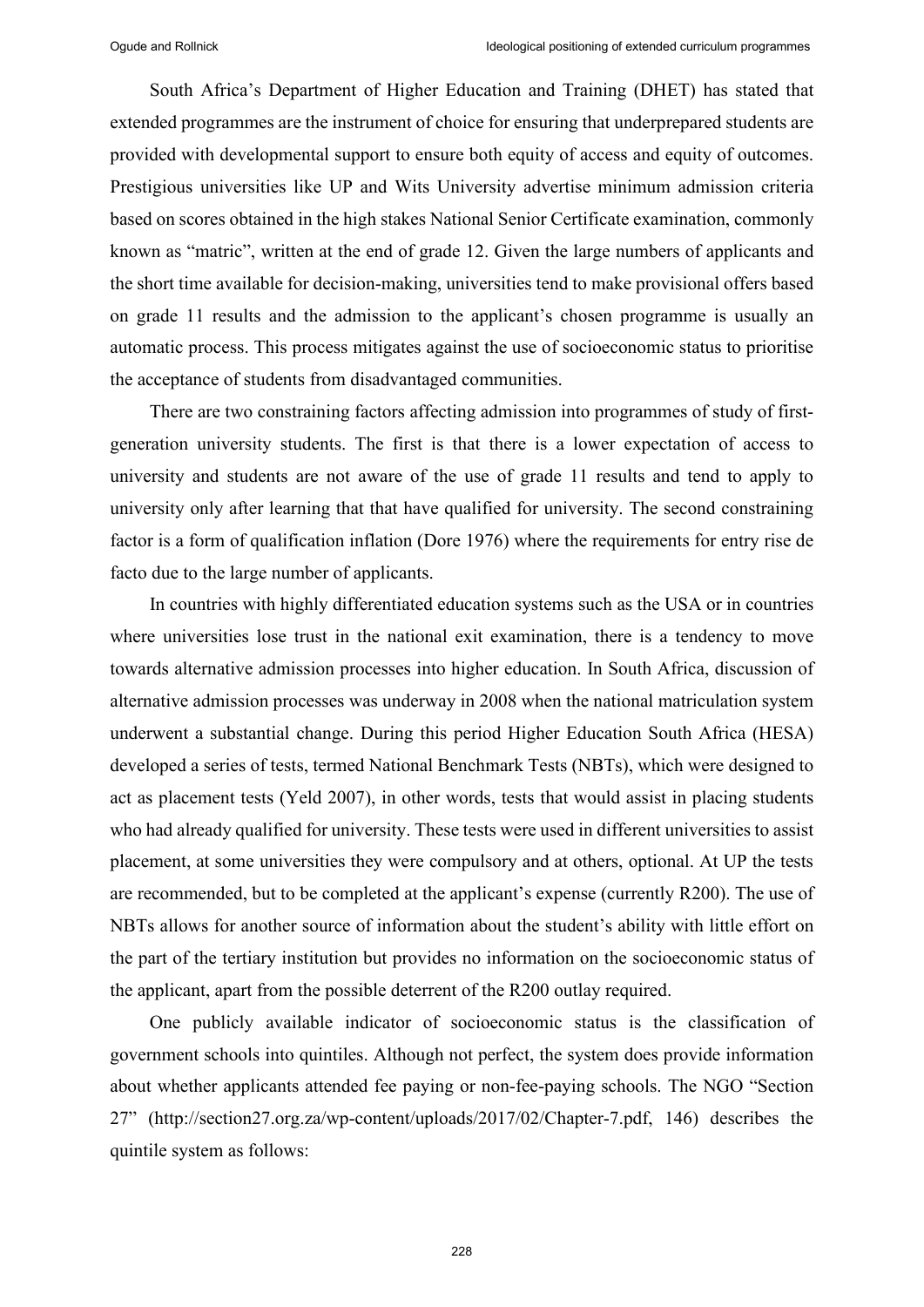"Schools are then ranked between quintiles 1 and 5, with quintile 1 being schools in a very poor area and quintile 5 being schools in a wealthier area. Schools in quintiles 1 to 3 are no fee schools, and schools in quintiles 4 and 5 are fee-charging schools. Government wholly subsidises schools in quintiles 1 to 3, and partially subsidises schools in quintiles 4 and 5. For each province, the Minister must publish a list of no-fee-paying schools where learners are entitled to enrol without paying any school fees."

The quintile system provides a useful method of classification of government schools which could be used by universities to guide admission policies. It is currently being used by Wits University to monitor the composition of first year entrants. Data gathered from all first-year entrants to Wits in 2019, shows that more than 30 per cent of students in the science and engineering faculties came from schools in the lower 3 quintiles of government schools, designated as no fee schools (Analytics and Institutional Research Unit 2019), suggesting that despite discontinuing extended curriculum programmes, the university continues to cater for these groups. The university's five year review of teaching and learning (https://www.wits.ac.za/media/wits-university/teaching-and-learning/documents/Review TeachingLearning2015-2019.pdf ) suggests that intensive support from the office of the various Assistant Deans of teaching and learning and extensive student support have assisted with

## **The role of curriculum**

maintaining the university's current graduation rate.

An important consideration in the creation of ECPs is the acknowledgement that the extension of the period of study implicitly involves manipulation of the curriculum. Apart from the requirements of professional bodies, the university has control of the curriculum, yet most responses to accommodating the needs of underprepared students has involved tinkering with the first year of the programme rather than taking a closer look at how the content advances conceptually and epistemically through the programme.

Scott (2018) identifies three major dimensions that need to be manipulated for improved student performance – the content and orientation of the curriculum, its delivery, and its framework. This involves the identification of critical disciplinary content, its orientation, and its connection with the learning needs of a particular group of students. It also requires a consideration of entry and exit level as well as the flexibility of pathways while maintaining an understanding of the relationship between breadth and depth.

Hordern (2016) elaborates on this relationship by identifying important differences between the discourses of different disciplines, identified as horizonal and vertical structures by Bernstein (1999). Vertically structured disciplines, such as the physical sciences tend to advance coherently from a foundational concept while those in the social sciences may display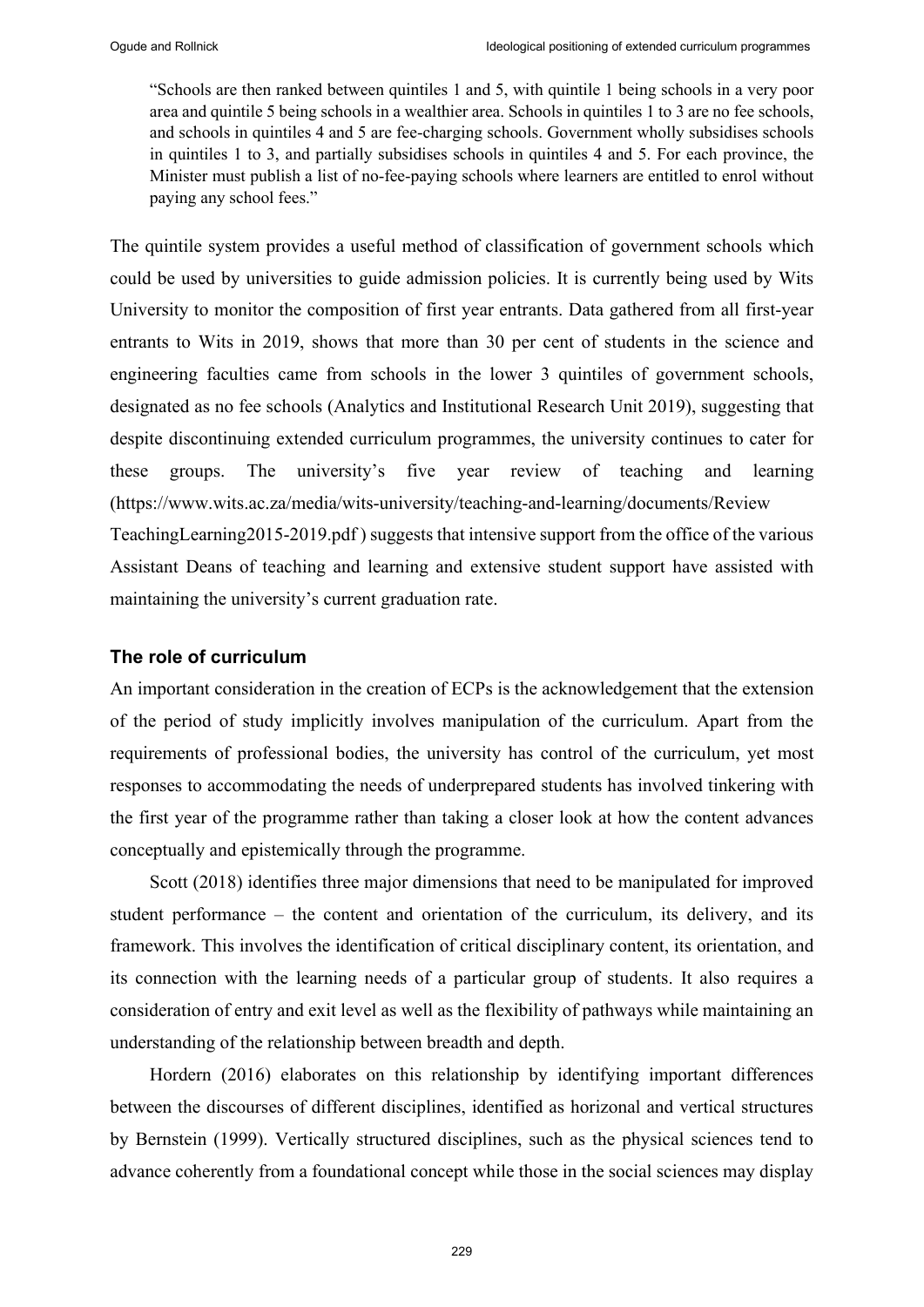a horizontal structure using various theories to provide differing lenses on the object of study.

Academics are usually able to identify critical content but may not be able to explicitly recognise the discourse of their discipline, making it difficult to manipulate the orientation of the curriculum and the ability to tailor it to the needs of their students.

#### **The evolution of extended programmes at the University of Pretoria**

The University of Pretoria is one of eight institutions that incorporated a Vista Campus as part of the 2002 reconfiguration of the Higher Education System referred to above. The reconfiguration, which included both mergers and incorporations, was met with widespread ambivalence especially among institutions that were to merge and to a lesser extent among those that were to incorporate Vista University campuses (Moja and Hayward 2005).

The sectoral response to the announcement of mergers and incorporations varied from unhappiness and reservations, through to defensiveness to hostility and strong resistance with the hostility culminating in court challenges in some instances (Soobrayan 2002 in Sehoole 2005). Notwithstanding the reservations and anger, it was imperative for universities, especially historically white universities not to be perceived as being anti-transformation in the postapartheid era**.** Gradually, reservations made way for active planning propelled to varying extents by among others, recognition of limited options for an exit strategy, acknowledgement of the primacy of the national imperative and the opportunity to erase apartheid-created institutional typologies. The leadership of the University of Pretoria, like that of many other institutions responsible for incorporating Vista University campuses, embraced the incorporation of the Vista Mamelodi Campus, located 18 km from the administrative hub, Hatfield. This incorporation was followed by a re-orientation of academic and other staff and the start of an historic journey to define the academic identity of a former township campus, which was different from its other campuses, both in spatial terms and in many other aspects, including resources.

In 2007, after considering the results of a review of possible contributions that the Vista Mamelodi Campus could make to the academic repertoire of the University, the UP Council designated the campus as "a community engagement hub"<sup>1</sup> with a focus on providing access to Science, Technology, Engineering and Mathematics (STEM) programmes. In other words, the campus would provide opportunities for those who apply to the university but who may not meet the admission requirements to register for STEM career programmes. Enrolment in these access programmes, would be open to both the youth of Pretoria (including Mamelodi) as well as other applicants to the University of Pretoria with special consideration towards disadvantaged students.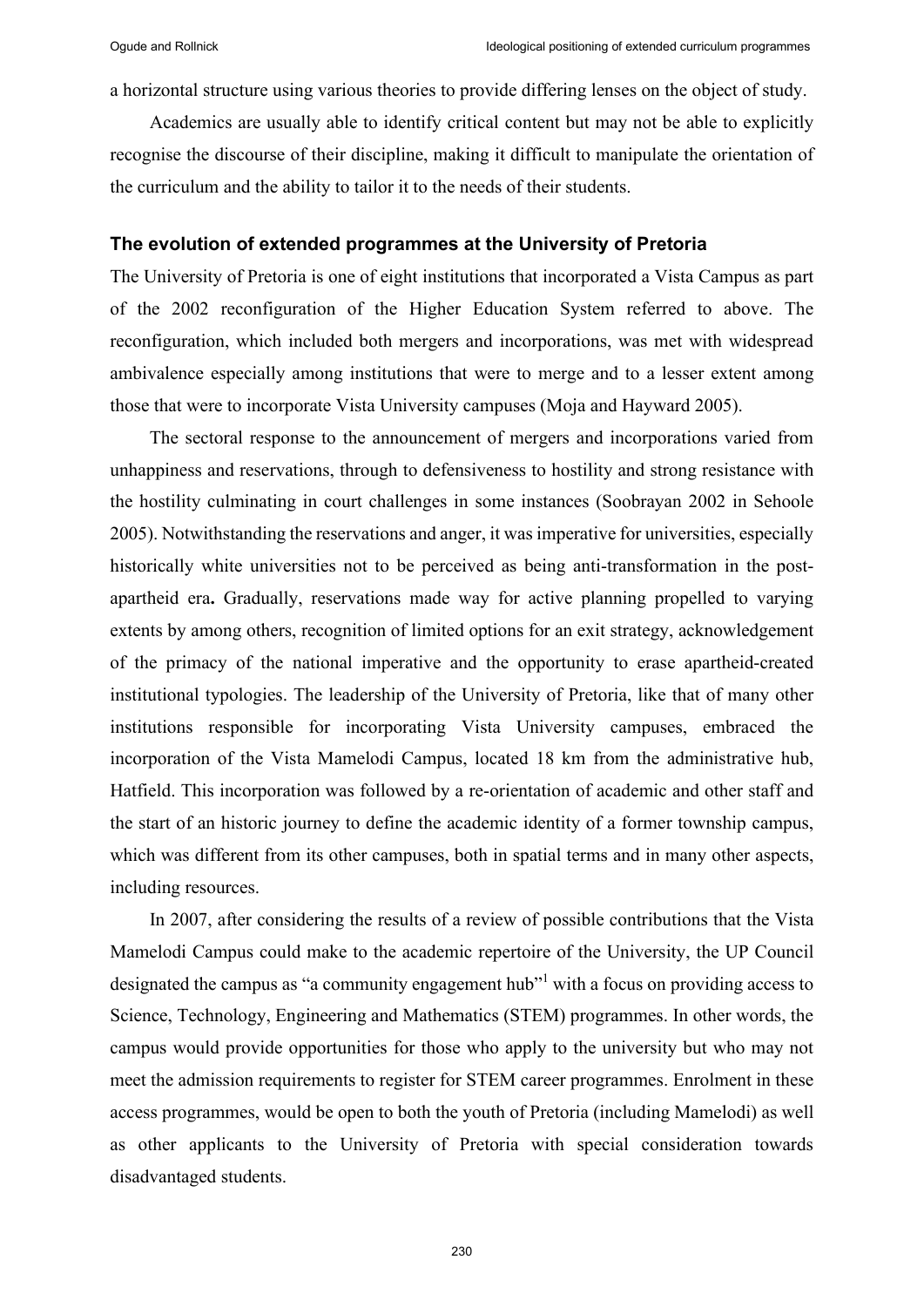As part of the process for accomplishing the Mamelodi Campus's role as an access campus, the University developed three access programmes, the Bachelor of Science Extended Curriculum Programmes in Biological and Agricultural Sciences, Physical Sciences, and Mathematical Sciences to replace the bridging programme, known as the *University of Pretoria Foundation Year* (UPFY) that the University offered at that time. These programmes were approved for funding by the Department of Higher Education and offered at the Mamelodi Campus from 2008. Unlike the UPFY which was a bridging programme<sup>2</sup>, the Extended Curriculum Programmes are formal degree programmes and students register for BSc degree from the outset. Their design is such that the foundational component comprises three semesters, two of which are offered at the Mamelodi Campus and the third semester at the Hatfield Campus. The BSc Extended Curriculum Programmes offered on the Campus, thus constitute the nucleus around which the identity of the campus has developed.

As an additional effort to broaden access to STEM on the Mamelodi Campus, a partnership was established between the Faculty of Natural and Agricultural Sciences and the Gauteng Provincial Department of Education's Tshwane South District Office to assist learners at school level. The partnership involved working in schools in Mamelodi and surrounding areas, to provide pre-university academic enrichment programmes in mathematics and physical sciences, called after school programmes (ASPs). This second initiative was intended to provide an additional pathway for black learners to gain admission to primarily STEM programmes at the University of Pretoria.

In addition to the above two initiatives, several faculties located some of their community engagement activities on the Mamelodi Campus. The community engagement activities are carried out primarily through clinics, some of which contribute to the research focus of the university. The clinics currently hosted on the campus include a Psychology Clinic, a Business and Entrepreneurship Clinic, an Animal Health Clinic and an Occupational Health clinic. These clinics serve the community through both "on campus" and "off campus" activities. Their primary aim is to provide university students enrolled for professional programmes with an opportunity to complete their compulsory service-learning modules.

At the time when the UP Council designated the Mamelodi Campus a "community engagement hub" (see above), the issue of transformation loomed large in the deliberations on the use of Vista campuses. As a historically white institution, UP embraced the opportunity to acquire a historically black campus inside a township enabled it to make progress towards achieving its social transformation agenda. While such transformation would be a major advance for the institution, the possible perception of the campus as reserved for black students only (given that ECPs are redress programmes), was a concern for UP's leadership. Such a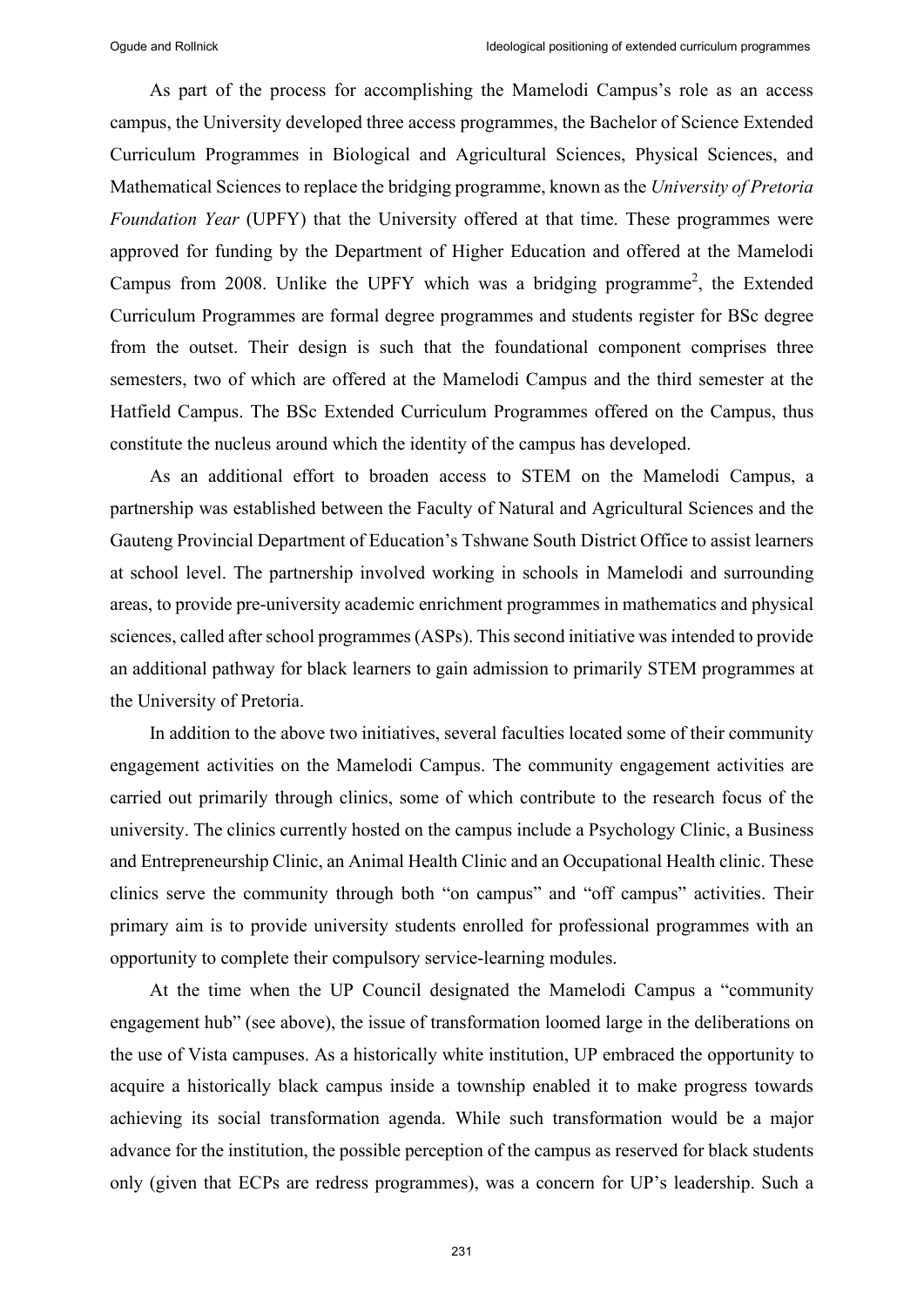perception could undermine the very transformational gains the institution hoped to achieve by being located within an impoverished black community. To address this concern, it was recommended that white students be allowed to register for ECPs, as had been the case in slow stream programmes offered at various universities in the past. In the interest of promoting racial diversity on all its campuses, the UP leadership supported this recommendation as this would bring the Mamelodi campus in line with the university's three other off-site campuses: Prinshof (Health Sciences), Groenkloof (Education) and Onderspoort (Veterinary Science) all of which were already racially diverse. Another argument was that the exposure of white students to a township campus could result in unintended but desirable transformational gains for students in ECPs as has been the case for other students who were involved in community engagement projects in the Mamelodi township through other faculties (such as the clinics). While white academic staff had been in the majority at the various Vista campuses in the past, it would be both unusual and highly symbolic of transformation to have white students studying in a township environment.

By 2012, following a concerted effort by the university management and the Faculty of Natural and Agricultural Sciences, agreements that would strengthen the STEM focus of the campus were in place. For example, the United Stated Embassy opened the Mae Jameson<sup>3</sup> Science Library meant primarily for use by high school learners in Mamelodi. In the same period, the student population grew from the initial 300 to 550 students with the introduction of a Bachelor of Commerce Extended Programme. By 2019, the numbers of students registered for BCom and BSc ECPs stood at 850 with a projected figure of 1200 by 2021.

Since 2008, ECPs have therefore been the flagship academic programmes of the University of Pretoria's Mamelodi Campus. However, in 2018 a radical reconceptualization of the campus's identity was forged, with the community in which it is located becoming recognized as an important site of knowledge production and the university positioning itself as an engaged university (Gaffikin and Perry 2009). The campus has connected with the community through its anchor strategy (Birch, Perry, and Taylor Jr 2013), in this instance creating a thematic multi-disciplinary campus and an accompanying anchor strategy known as the Mamelodi Collaborative (Ogude, Mathabathe, Mthethwa, and White 2020). The location of the ECPs at the Mamelodi Campus, however, still poses a dilemma for the university and there is a constant effort to position the campus as providing for students of diverse demographic backgrounds. While some literature still contends that ECPs are perceived as second class (e.g. Alexander and Hlalele 2012), this perception appears to be changing, especially at the Mamelodi Campus.

In a recent paper, Ogude et al. (2019) reported on the success of the ECPs at the University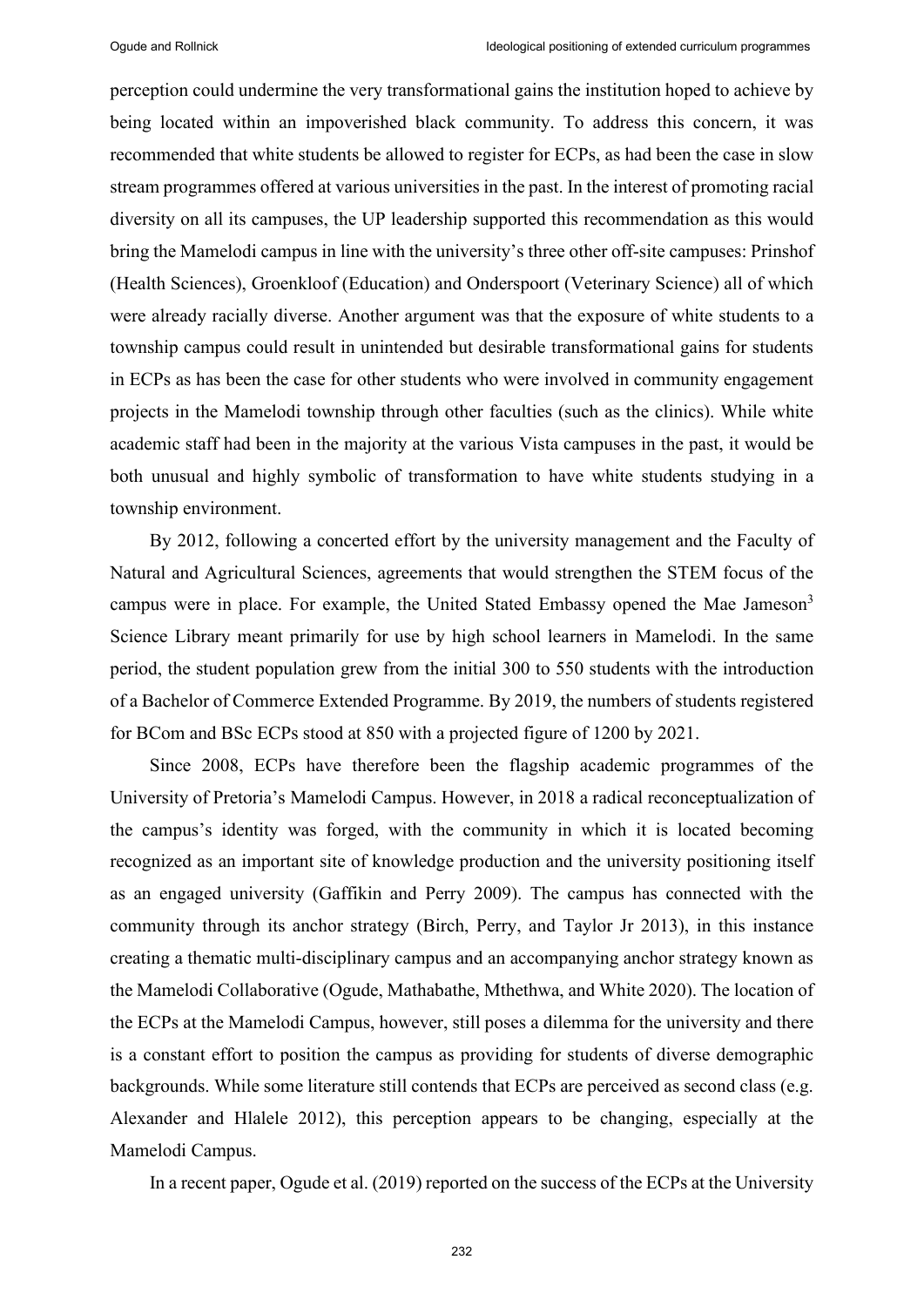of Pretoria as well as the intention of the university to consolidate the offering of the programmes, increase student numbers and determine areas of improvement from an institutional, curricular and student perspective. That paper focused on the improvement of the programmes from the student perspective or the "student voice" and also probed possible concerns about "off-site provision" and perceptions of stigma associated with the programme (Alexander and Hlalele 2012). Through the use of appreciative inquiry, the aim was to establish from students who had graduated using this pathway, how ECP's could be improved. Like the study of San Martin and Calabrese (2011), this inquiry was designed to collect data on students' positive experiences, strengths and assets. In view of the finding that students in the study and the evident success of the ECPs in other respects, including the provision of a pipeline for postgraduate studies (Potgieter et al. 2015), the campus management engaged further with former and current students. This engagement culminated in the launch of the Mamelodi Campus Alumni Club<sup>4</sup> by the Deputy Vice-Chancellor Academic on 17 March 2018. The membership is comprised of students who commenced their studies in the ECPs and have since graduated. The club is formally registered with the Department of University Relations. The formation of the Alumni Club further cemented the significance of the ECPs for the University of Pretoria. Since its establishment, the alumni group has been very active on the campus assisting during orientation week, an annual open day now called "#ChooseUP Day" and in conferences such as the Higher Education Learning and Teaching Association of South Africa (HELTASA) Colloquia held in 2018 at the University of Venda<sup>5</sup> and in 2019 at the Mamelodi Campus. In these activities the alumni have taken upon themselves to narrate their experiences while at the Mamelodi Campus and how the foundation they received at the campus contributed to their success. Importantly, most of these alumni seem to have a strong sense of civic duty.

Because of the new phase the campus is entering where ECPs are the nucleus around which the Mamelodi Collaborative is being conceptualized, it is important that the programmes are strengthened further, institutionally. More importantly, given the challenges faced by first generation students, it is critical to ensure that the campus still contributes to the transformational role of the university and the community in a more integrated way than simply by providing community services through the clinics. One of these would be by ensuring that greater numbers of learners from Mamelodi access the ECPs as well as other UP mainstream programmes. The urgency of further introspection was necessitated by the following emerging issues:

Firstly, relatively few school leavers apply to the University of Pretoria from schools in Mamelodi (between 246 and 362 between 2015 and 2018). To put these numbers into perspective, only 496 matriculants (31% of the total passes), obtained Bachelor passes in 2017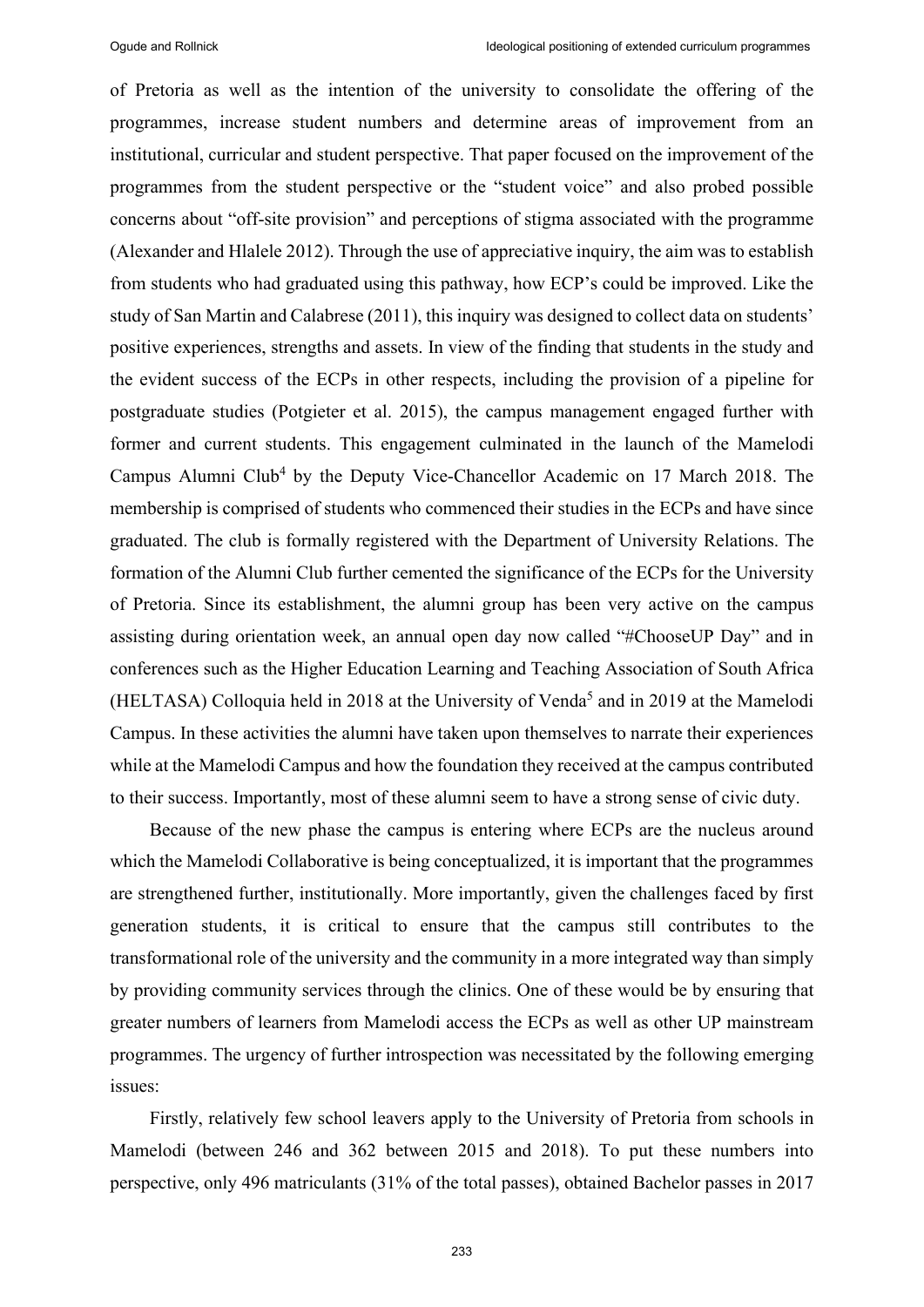entitling them to access degree programmes in higher education. 73 per cent (362) of these school leavers applied to the university. Unfortunately, only 63 per cent (228 students) actually gained admission, suggesting that although more students qualified for admission to university, their scores fell short of the higher entry scores required by the University of Pretoria.

Secondly, there is anecdotal evidence that more and more students from advantaged backgrounds seem to be accessing the programmes. While this may not be a problem, the extent of uptake in the institution may well be. There is, therefore, a need to ensure that adherence to the original intent and ideological underpinning of the ECPs as redress programmes is monitored. Anecdotal evidence emerging from continued engagement with some of the alumni has revealed that some of them, both black and white<sup>6</sup> did not come from particularly disadvantaged backgrounds as they attended quintile 4 or 5 schools. Furthermore, the profile of parents and prospective students at the #ChooseUP day<sup>7</sup>, is changing with more white students and parents expressing an interest in the ECPs offered by the University of Pretoria.

In addition to the evidence that more students from advantaged backgrounds are accessing the ECPs, a recent increase in the APS score (minimum score for admission) mitigates against qualification by students from impoverished backgrounds such as those of many students from Mamelodi schools. It is thus imperative to investigate the extent to which the effort to ensure that the campus is racially diverse may have impacted on the original intentions of ECPs being redress programmes.

#### **DISCUSSION AND CONCLUSION**

Having described the evolution of a range of ECPs and other academic and community-oriented activities on the Mamelodi campus between 2007 and 2020, we return to the questions posed at the beginning of the article. The answer to question 1 regarding the ideological underpinning of access programmes, is that the approach adopted is dependent on stakeholder interests as elaborated below.

As shown above, there is now a clear view from the government (Department of Higher Education and Training 2019) and the university, as evidenced by its decision to create a community engagement hub and encourage community partners such as the Mamelodi alumni club that access programmes are intended to redress past inequalities. There is still a need to contribute towards providing access to programmes with high entry bars, such as actuarial science and accountancy, for historically excluded students.

The university and key stakeholders in the country (the university, the government, and parts of the public) have reached a point where race is no longer the only criterion for transformation, though the increasing number of black graduates of South African universities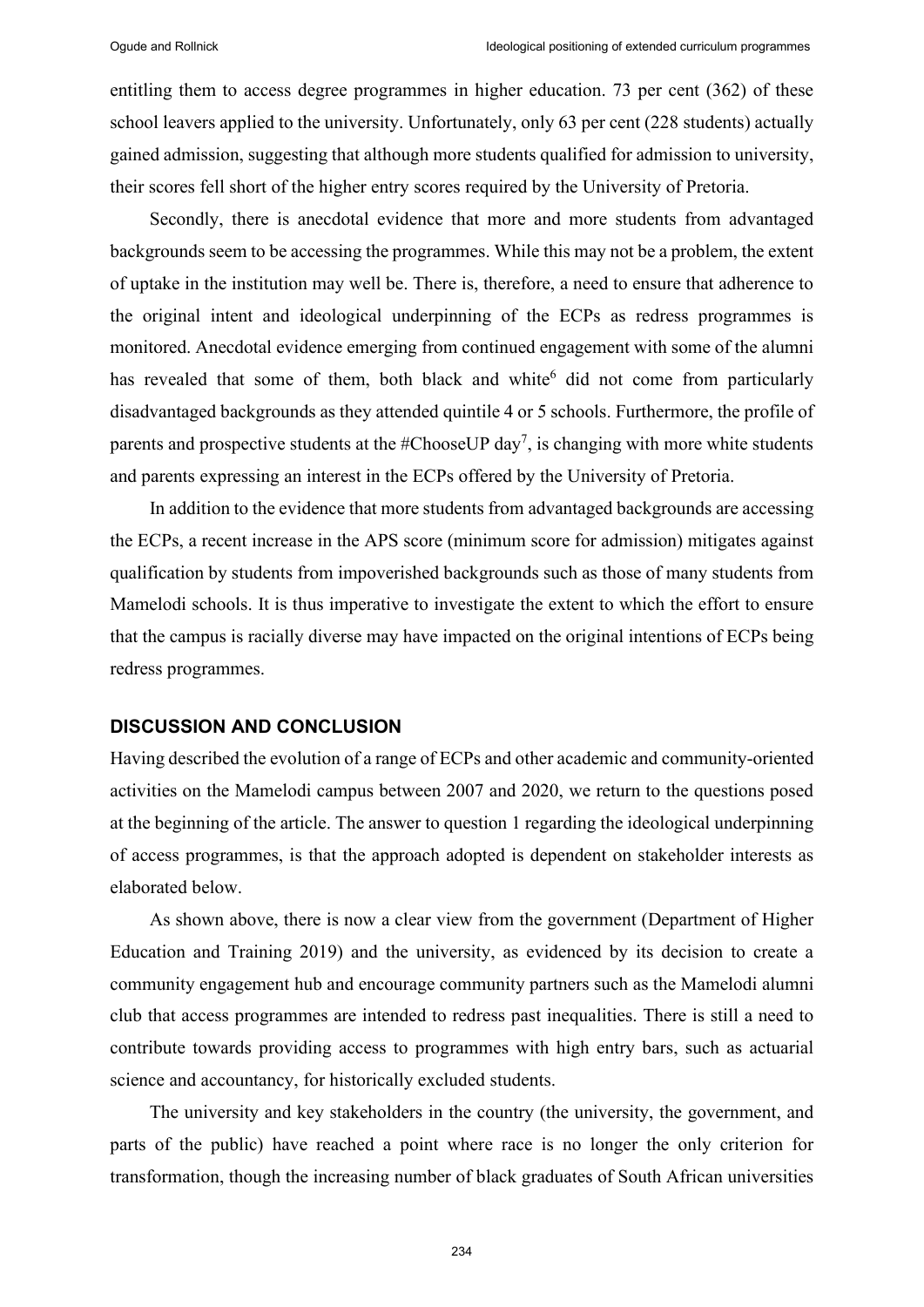is clearly a sign of one type of transformation. Given that the South African education system continues to be plagued by social inequality, access programmes need to serve the interests of the more disadvantaged section of the population, rather than lower performing echelons of the more advantaged citizens, even though these may now include black learners. Inequalities remain in both the school system and the tertiary education system and thus the basic underpinning imperative for offering these programmes remains.

Many of the innovative pedagogies practised by access programmes are transformative. For example, Conana, Marshall, and Case (2016) showed how they were able to make explicit the literacy practices and epistemological functioning in the discipline of physics, using movement between abstract principles and concrete contexts during problem solving. Their approach assisted students' induction into the disciplinary norms of the discipline while making room for critique, which is considered transformative.

Years ago, Kloot, Case, and Marshall (2008) called for the infusion of principles used in the teaching of these programmes into the teaching of mainstream programmes. Since then, funding of access programmes has become government policy. In its most recent draft policy document, government has established possibilities for funding developmental interventions across the entire undergraduate education system (Department of Higher Education and Training 2019) which seems a step in the right direction.

Van Pletzen, Sithaldeen, and Nduru (2020) explored aspects of current ECP policy enabling or hindering the achievement of the intended policy outcomes, including addressing the articulation gap, and contributing to systemic transformation and recommended that the new government policy should encourage the development of more flexible and integrated pathways through the curriculum and avoidvisible separation of students into different streams.

Richardson (2000) provides a useful three-stage framework for institutional response to student diversity. He suggests that when an institution is put under pressure to accommodate diversity, it first responds by behaving in a reactive fashion (Stage 1), and providing extrinsic support, without the deeper support structures needed to retain non-traditional students. When these strategies fail, the institution becomes more strategic (Stage 2) and responds by trying to change the students in such a way that they provide a better fit for the institution. Stage 3 strategies, which require the institution to adapt its practices to take account of a changing student population can only take place in the context of transformative state policies combined with committed institutional leaders. Stage 3 strategies are characterised by a change in culture of the university resulting in new curricula and new pedagogies, such as those referred to above.

Richardson's framework is useful for answering the second question posed in this article, regarding the direction in which the ideological underpinnings of ECPs on the Mamelodi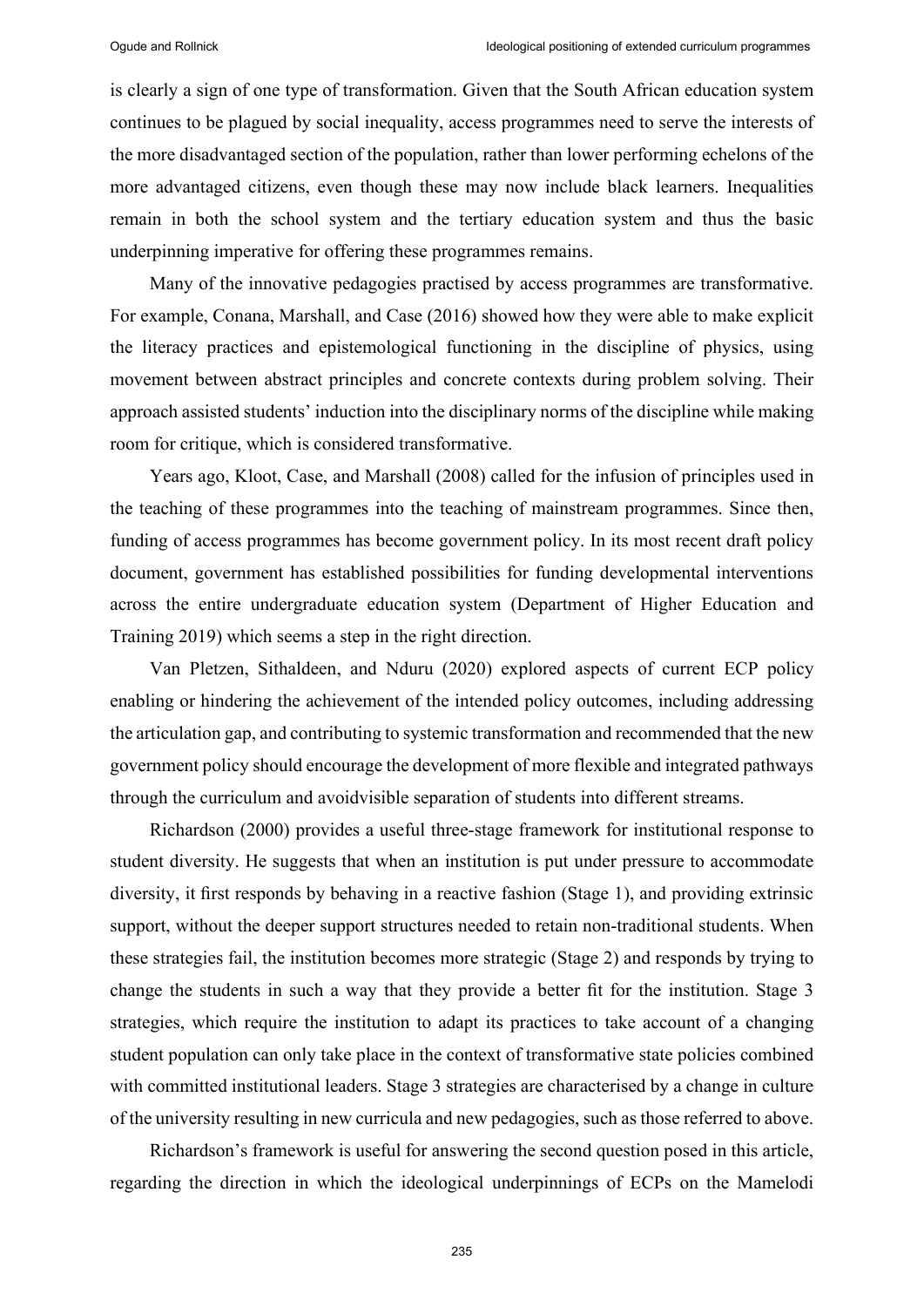campus have gravitated. The ground conditions for a Stage 3 response now exist in South Africa and at the University of Pretoria. However, we argue that the university is in transition between Stage 2 and Stage 3 as the institution is still employing narrowly focused ECP admission policies based solely on school achievement and fail to use social engineering policies to target the desired makeup of the student body. This observation also assists in answering question 3, regarding changes needed in the ECPs. The ECPs at the university are hampered in their quest to serve the need for redress. However current initiatives such as the Mamelodi collaborative will assist in providing a stronger link between the campus and the community. An important part of this link is the strengthening of pre-university activities which have now been consolidated under the aegis of the Mamelodi Pre-University Academy (Ogude et al. 2020) which aims to improve access of a targeted township community to the university.

Finally in answer to question 4, regarding adjustments to UP policies, we propose changes from the current "open automated admission process" to a more rigorous admission policy based on quintiles. Regarding the latter, the university has proposed a quota-based approach of 60 per cent for quintiles 1‒4 with the remaining 40 per cent made up as follows: Other quintiles, 25 per cent, earmarked students wishing to proceed to Health Sciences Faculty (10%) or Engineering (5%). In this manner, the programmes will continue to be predominantly redress programmes, while considering the UP strategic driver of diversity on all campuses. Furthermore, the university has accepted a process to identify students with potential which would involve the administration of selection tests and/or NBT scores, interviews for a sample of students and scored biographical questionnaires. Lastly, we propose curricula that provide a smoother transition into the programmes that students wish to access including those with high barriers for entry.

In the recent past, higher education has faced great challenges, first in the form of student protests in 2015 and 2016, which in addition to a call for free education, also made important challenges to university curricula, and more recently in the form of a pandemic which has led to major progress in the development of remote learning. Both challenges have required serious considerations on how to best ensure student success in the context of South Africa's highly unequal distribution of resources in higher education. To re-establish stability, two important considerations mentioned above as identified by Scott (2018) – structural curricular reform in both ECPs and the mainstream and a careful consideration of how best to maintain student engagement.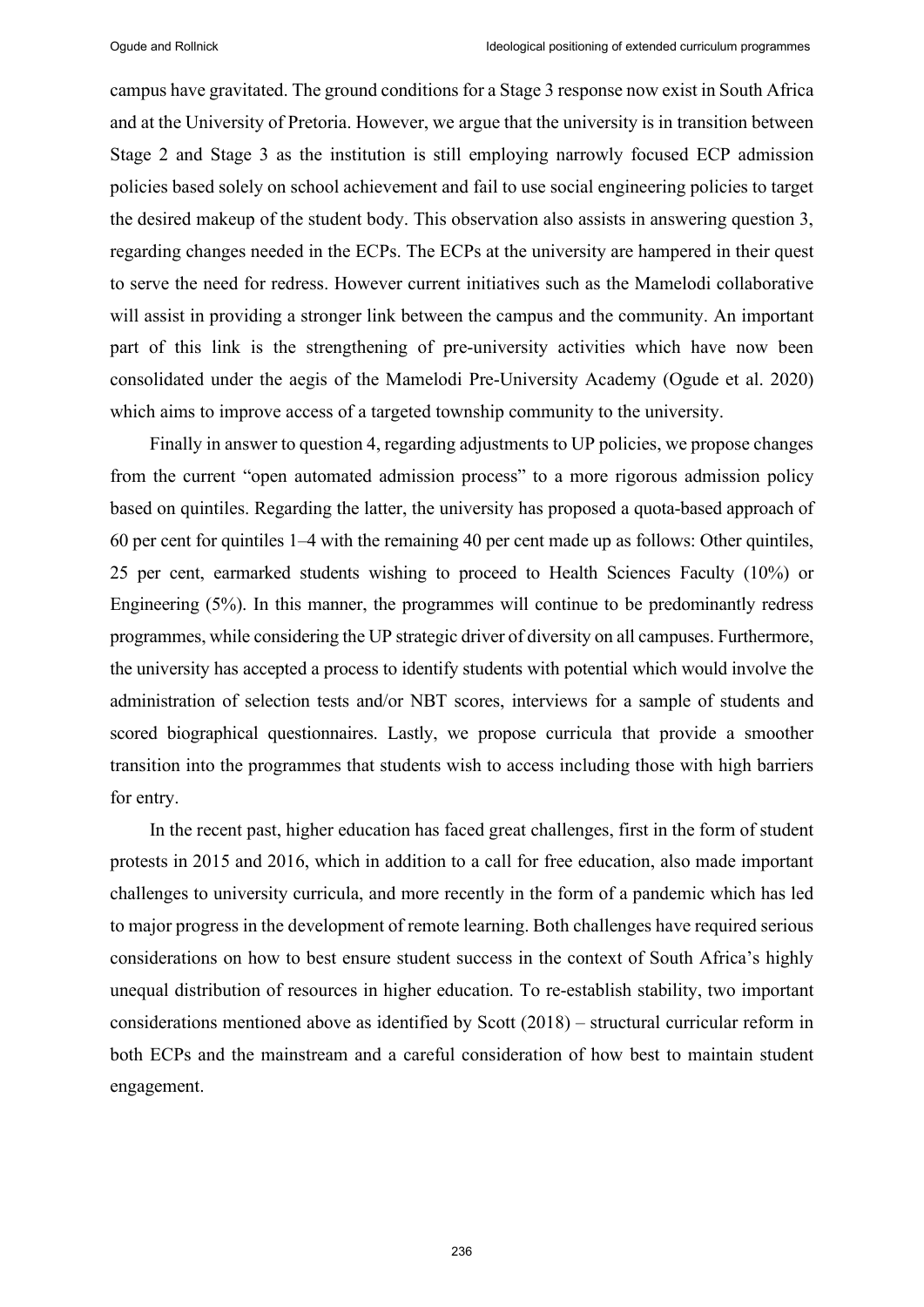## **NOTES**

- 1. See, for example, Dipolelo, https://www.up.ac.za/media/shared/708/dipolelo-1- 2019.zp171228.pdf
- 2. Bridging programmes are one year programmes meant for Black students from disadvantaged background with aptitude. They prepare students for tertiary study. Unlike Extended Curriculum Programmes that register for a university degree, students in bridging programmes do not register for a formal university qualification.
- 3. Mae Carol Jemison is an American Engineer, Physician and former NASA Astronaut. She became the first black woman to travel into space when she served as a mission specialist aboard the Space Shuttle Endeavour, in May 1992.
- 4. Griffiths Makgareetsa, Mamelodi Campus launches its Alumni Club. *Mamelodi Dipolelo*, Volume 2 Issue 1, March 2018.
- 5. The HELTASA Colloquium is an annual activity of the Foundation Special Interest Group hosted annually by one of the 26 South African Universities. At this Colloquium, for the first time in the history of HELTASA, students presented their perceptions and personal stories of their experiences in Extended Curriculum Programmes
- 6. Race is still a proxy for advantage in South Africa, though more black students from high socioeconomic classes do access quintile 4 and 5 schools.
- **7.** The significance in the numbers in of parents and prospective students that attend #ChooseUP Day is that unlike the previous Open Days which invited all prospective students, for #ChooseUP Day only provisionally admitted students and their parents are invited.

# **REFERENCES**

- Alexander, G. and D. Hlalele. 2012. "University access, inclusion and social justice." *South African Journal of Higher Education* 26(3): 487‒502. https://www.ingentaconnect.com/ content/sabinet/high/2012/00000026/00000003/art00007.
- Analytics and Institutional Research Unit. 2019. *Report on Student Home and School Background Information.* Wits University (Johannesburg).
- Bernstein, Basil. 1999. "Vertical and horizontal discourse: An essay." *British Journal of Sociology of Education* 20(2): 157-173.
- Birch, Eugenie, David C. Perry, and Henry Louis Taylor Jr. 2013. "Universities as anchor institutions." Journal of Higher Education Outreach and Engagement: 7-16. http://staging.communitywealth.org/sites/clone.community-wealth.org/files/downloads/article-birch-et-al.pdf.
- Brennan, J. 1989. "Access Courses." In *Access and Institutional Change*, ed. O. Fulton, 51–63. Milton Keynes: Society for Research in Higher Education and Open University Press.
- Broadhead, Samantha. 2019. "Access to Higher Education: From Margin to Mainstream." In *Perspectives on Access to Higher Education*, ed. Samantha Broadhead, In Great Debates in Higher Education, 15–45. Emerald Publishing Limited. https://lau.repository.guildhe.ac.uk/ id/eprint/17467/.
- Cloete, Nico and Richard Fehnel. 2006. "The emergent landscape." In *Transformation in Higher Education*, 245‒260. Springer. https://link.springer.com/chapter/10.1007%2F1-4020-4006-7\_19.
- Conana, Honjiswa, Delia Marshall, and Jennifer M. Case. 2016. "Exploring pedagogical possibilities for transformative approaches to academic literacies in undergraduate Physics." *Critical Studies in Teaching and Learning* 4(2): 28–44. https://www.ajol.info/index.php/cristal/article/ view/149786.
- Department of Higher Education and Training. 2019. *Policy Framework for Extended Curriculum Programmes*. Pretoria: DHET.
- Dore, Ronald. 1976. "The Diploma Disease. Education, Qualification and Development." https://eric.ed.gov/?id=ED153584.